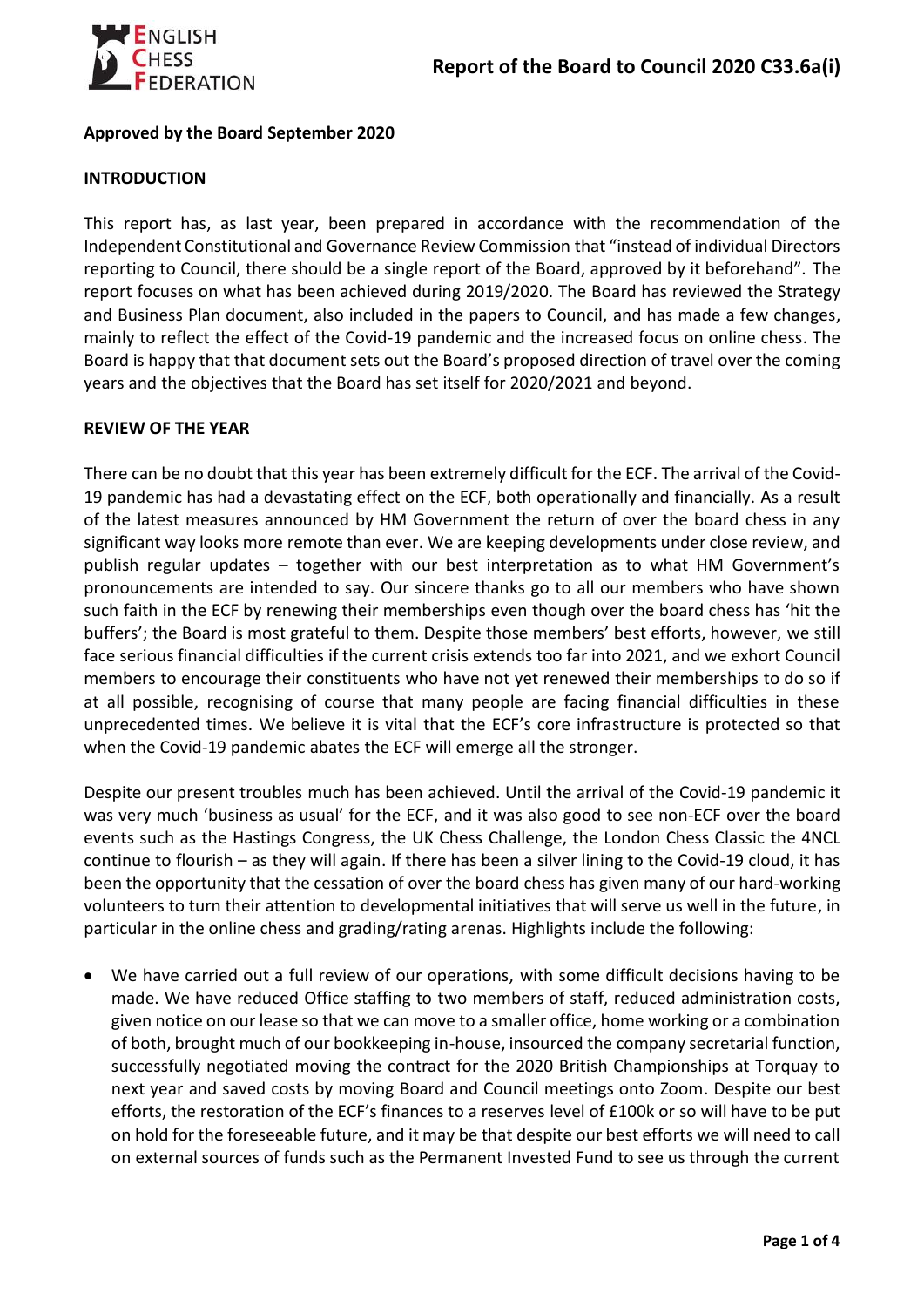

crisis. Furlough funding and grants from HM Government and the local council respectively have been invaluable in helping us cover, at least in part, the shortfall in membership income.

- We have made good progress in relocating the library to De Montfort University Leicester the collection has been valued, contracts have been signed, and we anticipate that the collection will be moved later this year. Should by some remote mischance the collection not be moved before our present lease expires the collection will be put into store until such time as the move can be made.
- The new monthly rating system has been successfully launched. Further developments are planned, but the lion's share of the work on the main system has been completed. The Board's sincere thanks go to the team of volunteers, ably steered by Dave Thomas, Nigel Towers and Brian Valentine, who have given so freely of their time and effort to bring the project home. If the main thing that people have found to complain about so far is the rating database's colour scheme, that is probably a good indication of a successful piece of work! The next significant piece of work is to integrate monthly online rating into the main system, and this work is scheduled for later this year and the early part of 2021.
- Much good work has gone into developing the ECF's online chess presence. The ECF Online Clubs facility is now well established on chess.com and lichess.org and continues to grow steadily with around 5,000 members across various platforms and regular club events on a daily basis, while the regular Junior and Women's Online Clubs competitions and events are supported by more than 500 members. The ECF Online area of the ECF website is now well established with information as to how to join clubs, details of events, online news and details of how to get events rated. The online rating system now well established with six months' worth of live ratings produced on a monthly basis at standard, rapid and blitz time controls. A series of very successful national competitions has been organised, including the English Online Blitz Championship, the English Online Chess Marathon to support the Red Cross, the National Clubs Championship, the Online Counties 2020 Season (with more than 1,000 players taking part), and the North v South rematch of the 1893 and 1894 competitions. Fair play and anti-cheating guidelines and rules have been developed and published in collaboration with the 4NCL. Players in ECF Online Clubs, including a number of titled players, have taken part in the chess.com Nations League and the lichess.org Nations Cup, Nations League and World Series events with some very creditable results. The ECF has worked closely with Team England Live to support and promote participation in the World and European daily leagues where England is on track to become world champions, and organised the first ECF daily chess championships on chess.com. Finally, the ECF is developing a programme that includes guidance to leagues and clubs on how to organise and rate online events; affiliated leagues include the 4NCL, West Midlands, Five Counties, Cornwall, Hull, Cumbria and various others.
- We participated in the Online Chess Olympiad organised by FIDE at short notice to replace the cancelled over the board Olympiad scheduled for August in Moscow. Private donations meant that we were able to field a full-strength squad at no cost to the ECF: GM Michael Adams GM Luke McShane GM Gawain Jones GM David Howell, IM/WGM Jovanka Houska , IM/WGM Harriet Hunt, IM/WGM Dagne Ciuksyte, WGM Katarzyna Toma, FM Akshaya Kalaiyalahan, IM Matthew Wadsworth, FM Jonah Willow and Nadia Jaufarally. Although the draw was unkind to us, we still had chances to qualify on the third and final day – but two winning games turned to losses in the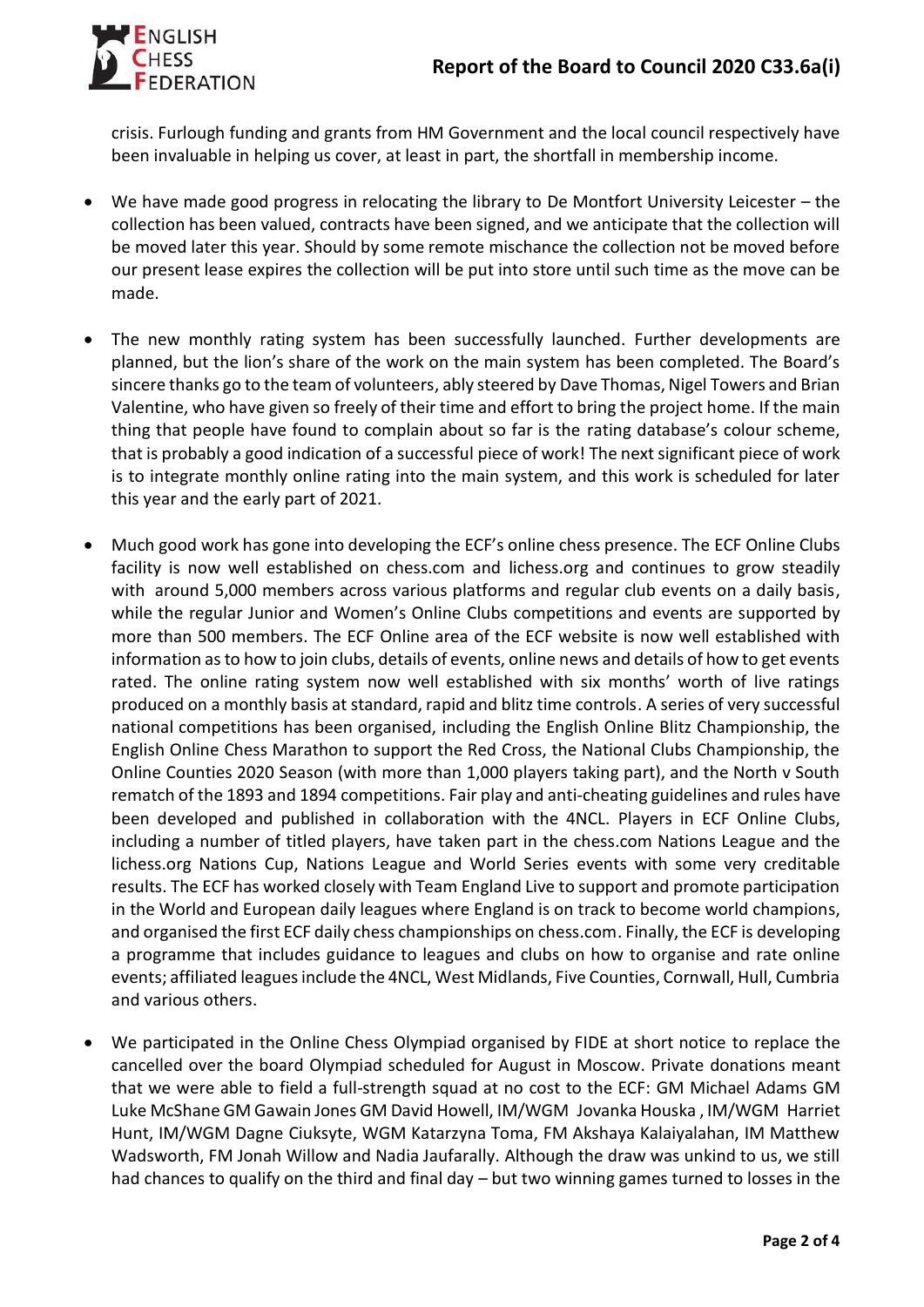

space of 30 seconds and we were eliminated. Nonetheless, in International Director Malcolm Pein's words, 'Overall, I was pleased not only that the English chess community came together to support the team, but also that a large amount of coaching for female and junior players was part of their tournament experience.' Our thanks go to all the individuals who donated, as well as the Chess Trust and the John Robinson Youth Chess Trust for providing funds so that the juniors in the team could receive grandmaster coaching. FIDE should be congratulated for devising and successfully running such an event which must have been an enormous logistical challenge, taking place across numerous time zones and in countries with poor internet access, and it was great to see Alex Holowczak appointed as Chief Arbiter for the Olympiad – a signal honour for him and for the ECF.

- Earlier in the year, in October/November 2019 our international Open team medalled again, taking bronze at the European Team Championships in Batumi. England finished behind Russia – with whom we drew 2-2 after Michael Adams defeated Dmitry Andreikin - and Ukraine, who inflicted England's only defeat. Since our fifth place at the Chess Olympiad in 2018 our team has experienced success the like of which we have not seen in twenty years.
- Mention should be made of the annual ECF awards, which recognise the achievements of many of our volunteers during the year. This year awards were made to Oxford University Chess club (Club of the Year), Bude Chess Club (Small Club of the Year), Scorch Chess and 4NCL Online (Online Contribution of the Year), Hull 4NCL International Congress (Congress of the Year), and Graham Bromley, Ian George, Alex Holowczak, Peter Hornsby, Harry Lamb and Nigel Towers (President's Award for Services to Chess). Our thanks go to them, and to all our other volunteers who work so hard in the cause of our great game.
- Finally, we welcome the following volunteers to the ECF:

Samantha Ali (Safeguarding Officer)

Andrew Caswell (Manager of Daily Chess)

Julian Clissold (Sports and Recreation Alliance Representative, Safeguarding Lead)

David Eustace (Platinum Members Representative)

Mark Hogarth (Member, Awards Committee)

Jo Hutchinson (Manager of Women's Online Chess)

Aga Milewska (Alternate Director of Women's Chess, Bronze Members Representative)

Chris Skulte (Bronze Members Representative)

Nigel Towers (Manager of Online Chess, Secretary to the Board, Minutes Secretary)

Tim Wall (Silver Members Representative)

…… and we say goodbye, with our sincere thanks for their dedicated service to the ECF, to the following: